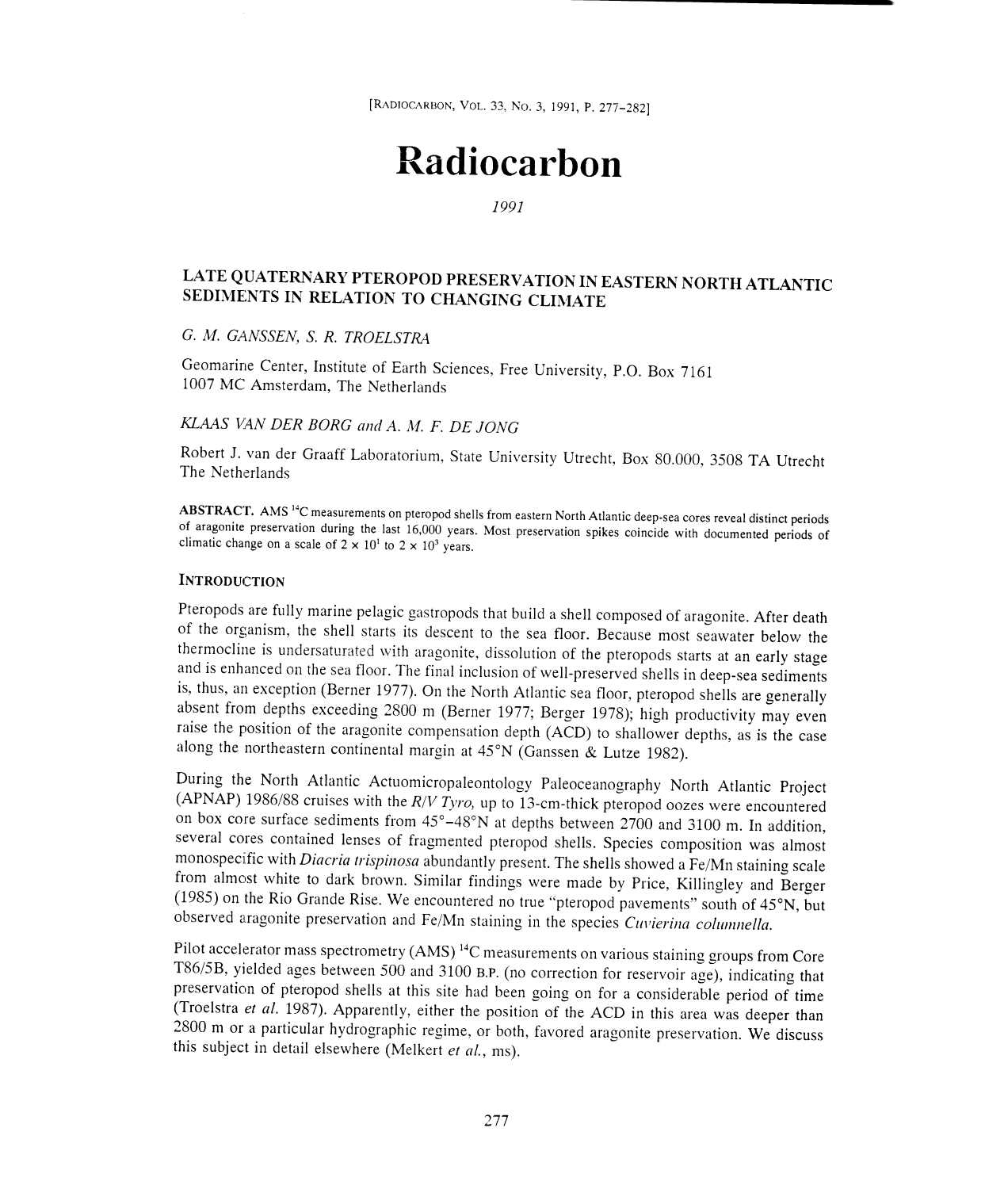

Fig, 1. Location of the box cores from the northeastern Atlantic Ocean discussed in this paper. Arabic numbers refer to box cores taken during APNAP cruise 1986; Roman numbers refer to box cores from APNAP cruise 1988.

We present the results of AMS<sup>14</sup>C measurements performed on individual pteropod shells from eastern North Atlantic box cores along a traverse, 32°-48°N. Speculations are made on the relation of aragonite preservation to climatic development in this area during the late Quaternary.

#### MATERIAL AND METHODS

The material described in this paper derives from six box cores taken in the northeastern Atlantic during the 1986 and 1988 APNAP cruises with the R/V Tyro (Fig. 1). Core location, water depth and recovery are indicated in Table 1. Preparation of the aragonitic/calcitic shells followed standard procedures (Hut, Ostlund & van der Borg 1986). In a few cases, the sediments directly underlying the pteropod ooze were dated on bulk planktonic foraminiferal material.

|                       |  |  |  |  |  | TABLE 1. Station location, water depth and core recovery of northeastern Atlantic material |
|-----------------------|--|--|--|--|--|--------------------------------------------------------------------------------------------|
| discussed in the text |  |  |  |  |  |                                                                                            |

| Station                                                      | Latitude                                                                                                         | Longitude                                                                                            | Depth $(m)$                                  | Recovery (cm)                      |
|--------------------------------------------------------------|------------------------------------------------------------------------------------------------------------------|------------------------------------------------------------------------------------------------------|----------------------------------------------|------------------------------------|
| T88/9B<br>T86/5B<br>T88/11B<br>T86/10S<br>T86/11S<br>T86/13B | 48°23'N<br>$46^{\circ}53'$ N<br>$45^{\circ}24'$ N<br>$37^{\circ}07'$ N<br>$35^{\circ}44'$ N<br>$32^{\circ}46'$ N | $25^{\circ}05'W$<br>25°21'W<br>$25^{\circ}26'$ W<br>$30^{\circ}02'$ W<br>32°33'W<br>$34^{\circ}42'W$ | 3074<br>3121<br>2741<br>2610<br>2220<br>2992 | 28<br>38<br>26<br>36.5<br>14<br>17 |
| DANA41953*                                                   | 41°55'N                                                                                                          | $32^{\circ}22'$ W                                                                                    | 100 (water col-<br>umn)                      |                                    |

\* The DANA sample refers to pteropod net samples, collected 221611931 at a depth of 100 m in the water column.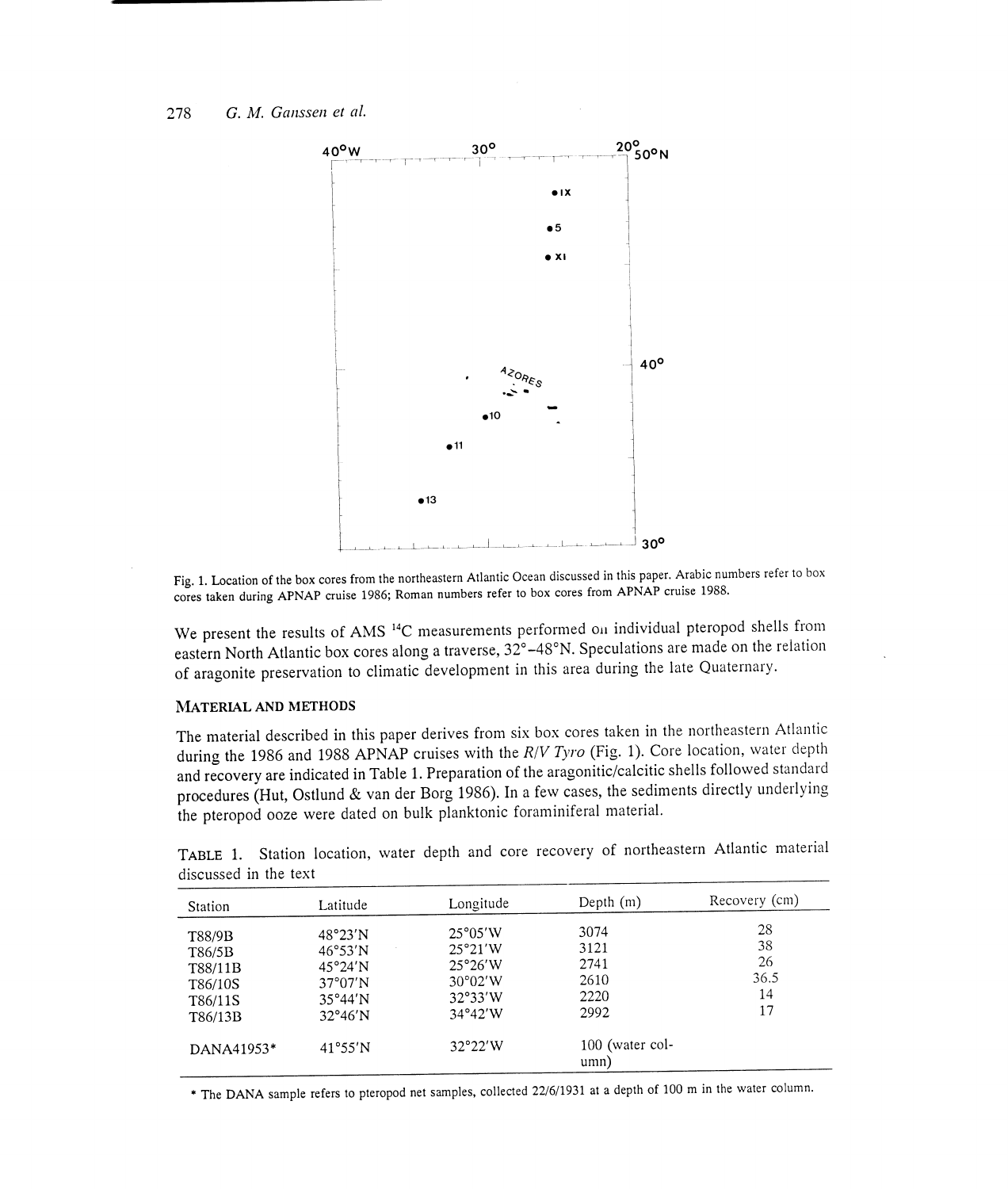| Station no.        | UtC no.    | Position in<br>core (cm)     | Type of<br>organism | $\Delta^{13}$ C <sup>+</sup><br>$(\%circ)$ | Age BP <sup>‡</sup>           |
|--------------------|------------|------------------------------|---------------------|--------------------------------------------|-------------------------------|
| DANA41953*         | 1033       | 100 m (water column) Diacria |                     | 2.50                                       | $480 \pm 50$                  |
| DANA41953          | 1034       | 100 m (water column) Diacria |                     | 2.10                                       | $370 \pm 70$                  |
| T88/9B             | 1031       | $17 - 18$                    | Pter. fragments     | 2.03                                       | $3690 \pm 80$                 |
| T88/9B             | 1032       | $18 - 19.5$                  | Pter. fragments     | 1.90                                       | $7230 \pm 100$                |
| T88/9B             | 1023       | **1.0-2                      | Diacria             | 1.10                                       | $550 \pm 60$                  |
| T88/9B             | 1027       | $1.12 - 14$                  | Pter. fragments     | 2.03                                       | $3690 \pm 80$                 |
| T88/9B             | 1024       | $2.0 - 2$                    | Diacria             | 2.40                                       | $600 \pm 100$                 |
| T88/9B             | 1028       | 2. 12–14                     | Pter. fragments     | 2.21                                       | $3970 \pm 80$                 |
| T88/9B             | 1025       | $3.0 - 2$                    | Diacria             | 2.30                                       | $1210 \pm 60$                 |
| T88/9B             | 1029       | $3.12 - 14$                  | Pter. fragments     | 1.74                                       | $4970 \pm 70$                 |
| T88/9B<br>T88/9B   | 1026       | $4.0 - 2$                    | Diacria             | 2.40                                       | $1870 \pm 110$                |
|                    | 1030       | $4.12 - 14$                  | Pter. fragments     | 1.67                                       | $8020 \pm 110$                |
| T86/5B             | 423        | $1.0-1$                      | Diacria             | 2.00                                       | $510 \pm 90$                  |
| T86/5B<br>T86/5B   | 648        | $1.0 - 1$                    | Diacria             | 2.67                                       | $790 \pm 70$                  |
| T86/5B             | 422        | $1.0 - 1$                    | Diacria             | 1.99                                       | $770 \pm 110$                 |
| T86/5B             | 421        | $2.0 - 1$                    | Diacria             | 2.00                                       | $1140 \pm 90$                 |
| T86/5B             | 649<br>418 | $2.0-1$                      | Diacria             | 2.41                                       | $1560 \pm 120$                |
| T86/5B             | 650        | $2.0 - 1$                    | Diacria             | 2.00                                       | $1210 \pm 110$                |
| T86/5B             | 417        | $2.0 - 1$                    | Diacria             | 2.30                                       | $1540 \pm 80$                 |
| T86/5B             | 416        | $3.0-1$<br>$3.0-1$           | Diacria             | 2.18                                       | $1590 \pm 80$                 |
| T86/5B             | 415        | $4.0 - 1$                    | Diacria             | 2.00                                       | $1740 \pm 110$                |
| T86/5B             | 414        | $4.0 - 1$                    | Diacria<br>Diacria  | 2.00                                       | $1870 \pm 90$                 |
| T86/5B             | 699        | $2 - 3$                      | Forams              | 2.00                                       | $3170 \pm 120$                |
| T86/5B             | 700        | $3 - 4$                      | Forams              | 1.87                                       | $1210 \pm 80$                 |
| T86/5B             | 441        | $1.1 - 2$                    | Diacria             | 2.00<br>2.00                               | $2700 \pm 80$                 |
| T86/5B             | 437        | $1.1 - 2$                    | Diacria             | 1.96                                       | $720 \pm 110$                 |
| T86/5B             | 425        | $1.1 - 2$                    | Diacria             | 2.00                                       | $680 \pm 110$<br>$710 \pm 80$ |
| T86/5B             | 440        | $3.1 - 2$                    | Diacria             | 2.00                                       | $1740 \pm 130$                |
| T86/5B             | 439        | $3.1 - 2$                    | Diacria             | 2.00                                       | $1710 \pm 110$                |
| T86/5B             | 438        | $3.1 - 2$                    | Diacria             | 1.72                                       | $1690 \pm 90$                 |
| T86/5B             | 424        | $4.1 - 2$                    | Diacria             | 2.00                                       | $2100 \pm 130$                |
| T88/11B            | 1018       | $1.0-1$                      | Diacria             | 1.80                                       | $230 \pm 50$                  |
| T88/11B            | 1019       | $1.0 - 1$                    | Diacria             | 2.20                                       | $620 \pm 90$                  |
| T88/11B            | 1020       | $1.0-1$                      | Diacria             | 2.00                                       | $620 \pm 50$                  |
| T88/11B            | 1021       | $3.0-1$                      | Diacria             | 2.70                                       | $1570 \pm 60$                 |
| T88/11B            | 1022       | 4.0-1                        | Diacria             | 1.80                                       | $2130 \pm 90$                 |
| T86/10S            | 662        | $0 - 1$                      | Diacria             | 0.99                                       | $-480 \pm 90$                 |
| T86/10S            | 665        | $0 - 1$                      | Caveolina           | 1.89                                       | $-190 \pm 90$                 |
| T86/10S            | 666        | $0 - 1$                      | Clio                | 1.85                                       | $1070 \pm 100$                |
| T86/11S            | 660        | $1.0-1$                      | Diacria             | 1.94                                       | $32 \pm 60$                   |
| T86/11S            | 661        | $3.0 - 1$                    | Diacria             | 1.00                                       | $690 \pm 70$                  |
| T86/13B            | 653        | $1.0-1$                      | Diacria             | 1.78                                       | $10,610 \pm 120$              |
| T86/13B            | 654        | $2.0 - 1$                    | Diacria             | 1.14                                       | $7160 \pm 80$                 |
| T86/13B            | 735        | $3.0 - 1$                    | Diacria             | 0.30                                       | $8170 \pm 180$                |
| T86/13B            | 655        | 4.0–1                        | Diacria             | 1.46                                       | $15,600 \pm 200$              |
| T86/13B            | 656        | $5.0 - 1$                    | Diacria             | 1.30                                       | $14,600 \pm 200$              |
| T86/13B<br>T86/13B | 657        | $1.0-1$                      | Cuvierina           | 1.30                                       | $10,170 \pm 110$              |
|                    | 658        | 2.0-1                        | Cuvierina           | 1.59                                       | $13,400 \pm 300$              |
| T86/13B            | 659        | 3.0-1                        | Cuvierina           | 1.31                                       | $14,140 \pm 190$              |

TABLE 2. AMS 14C Measurements on material discussed in this paper

\*The two DANA samples derive from plankton tows at a depth of 100 m.<br>\*\*Numbers 1-4 refer to different staining stages of the test of the pteropod species *Diacria trispinosa* and *Cuvierina*<br>*columnella* (1 = white; 4 = d

 ${}^{14}C$  values measured at the Geology Department, Utrecht.

<sup>‡</sup>Age in years Before Present from <sup>11</sup>C activity after normalization to  $\delta^{13}C = -25\%$ . No correction applied for reservoir age.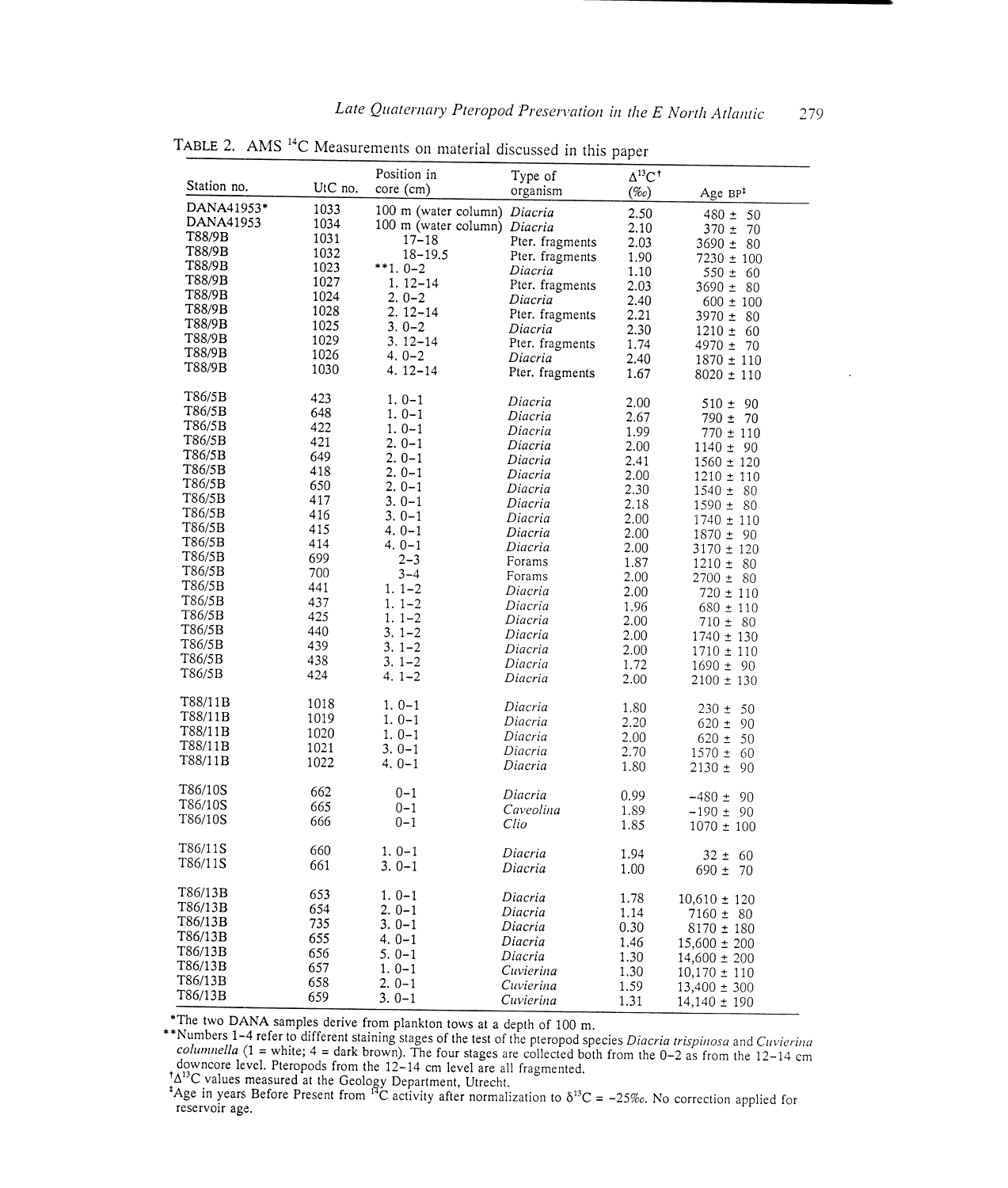#### 280 G. M. Ganssen et al.

#### **RESULTS**

Table 2 lists all AMS<sup>14</sup>C measurements performed on our material. In the table, ages are not corrected for reservoir age. The majority of the samples derives from surface sediments, however, preservation horizons downcore were also taken into account (T88/9B). To determine the nature<br>of the surficial pteropod ooze, a foraminiferal sample from T86/5B directly underlying the ooze was measured. Its generally younger age, compared to most ages of the pteropod ooze specimens, indicates that the ooze is a lag deposit. Preservation of the aragonitic shells is strongly enhanced by the Fe/Mn coating.

In order to compare these ages to terrestrial chronologies from plant material, a correction for reservoir age has to be made. To achieve this, we measured pteropods collected during the DANA Expeditions in 1931 (thus before atomic pollution) in plankton nets at a depth of 100 m. AMS  $^{14}C$ dates on these specimens yielded ages of 370 and 480 B.P. (average of 425 yrs), respectively, which is in good agreement with the theoretical reservoir age model of Stuiver, Pearson and Braziunas (1986). However, strictly speaking, the reservoir age is reserved for pre-industrial samples in contrast with pre-bomb samples. <sup>14</sup>C dilution by fossil fuels is in the order of 10% (ca. 80 yrs) for North Atlantic surface waters (Druffel & Suess 1983; Bard et al. 1988). From Figure 3 in Druffel and Suess (1983), it becomes clear that the period after 1930 accounts for the major part of this so-called Suess effect. In the preceding period, dilution is in the order of  $2-3\%$  (ca. 20 yrs). As our specimens were collected in 1931, we decided not to correct for the entire Suess effect, but only for samples collected before 1930. Hence, in the text and figures all our data (from uncorrected data in Table 2) are corrected by -400 years for reservoir age. The corrected ages were cumulatively plotted in three different time frames: 16,000-2000 B.P. (Fig. 2), the last 2000 years (Fig. 3), and the period AD. 1500-1900 (Fig. 4). The implications of the plots are discussed below.

### DISCUSSION - PTEROPOD PRESERVATION IN RELATION TO CHANGING CLIMATE

From our data set, it becomes clear that aragonite preservation is a recurrent feature during the last 16,000 years in the eastern North Atlantic. Figure 2 shows that, on a longer time scale, preservation periods occurred from 15,200-13,000,10,300-9700, 8000-6000 and 4500-2700 B.P. The first two events correspond to Termination 1A and 1B, respectively (cf. Bard et al. 1987); a worldwide preservation peak centered around 14,000 B.P. has also been postulated by Berger (1977). The



Fig. 2. Cumulative plot of 15 pteropod specimens vs. time (16,000-2000 B.P.). <sup>14</sup>C ages corrected for reservoir age by -400 years. Shaded areas indicate periods of aragonite preservation.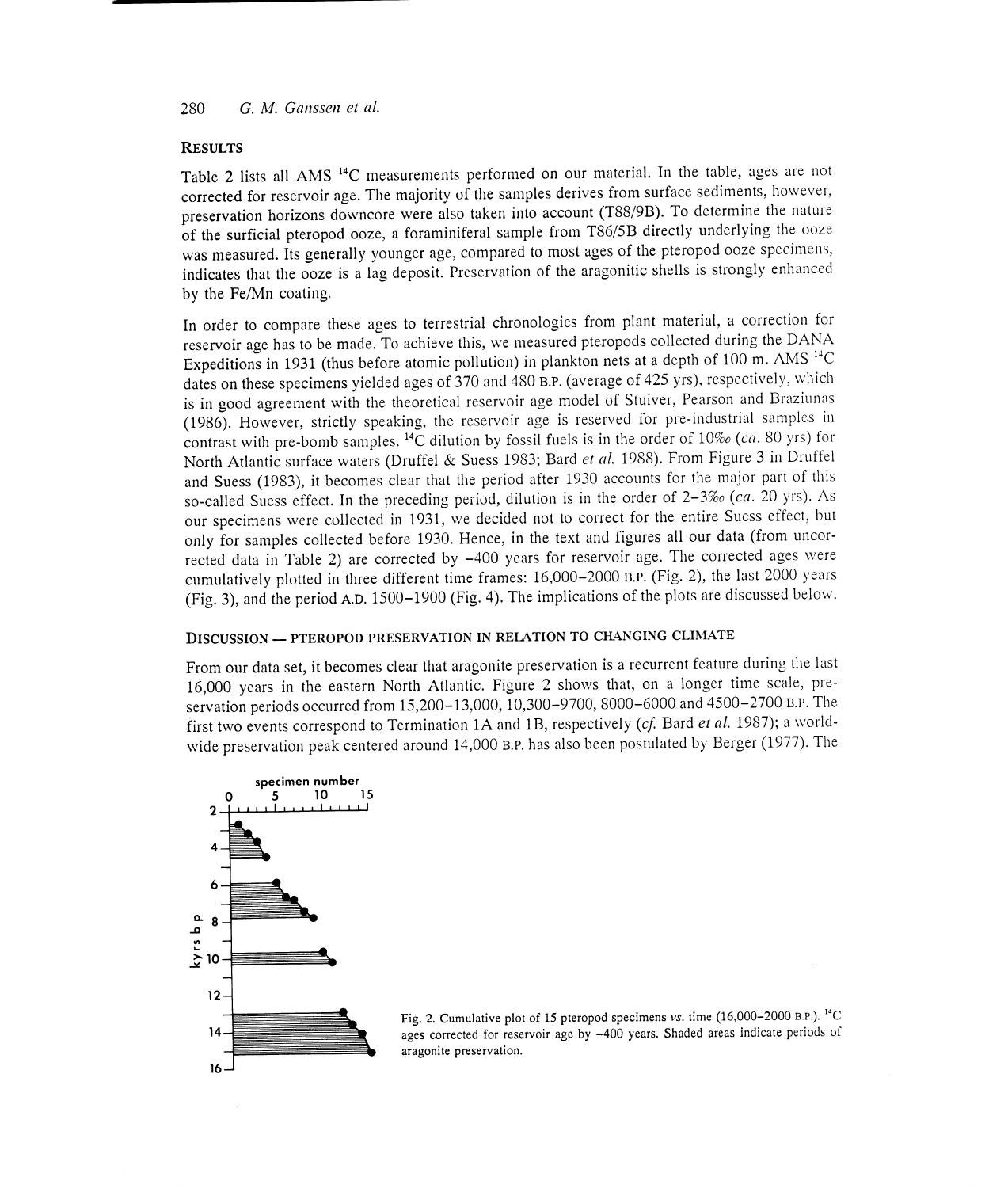

 $1500$ year A D

Fig. 3. Cumulative plot of 31 pteropod specimens  $vs.$  time (the last 2000 years). <sup>14</sup>C ages corrected for reservoir age by -400 years. Shaded areas indicate periods of aragonite preservation.



third period approximates Termination 1C (Berger 1990); Kassens & Sarnthein (1989) mention<br>enhanced aragonite preservation around 7000 B.P. in the equatorial Atlantic. The first three<br>preservation spikes are thus strongly

On a limited time scale (Fig. 3), distinct intervals of aragonite preservation can be observed from A.D. 200–250, 480–800, 1150–1180, 1560–1840 and Recent. The period, A.D. 1560–1840, nicely matches the Little Ice Age, which is characterized by various cold spells between 1570 and 1840 (Serre-Bachet & Guiot 1987). The work of these authors is based on reconstructions of the mean summer temperature by tree-ring densitrometric measurements from the Alps and the Mediterra-<br>nean region. Plotting our data from this period in an even narrower time frame (Fig. 4), periods of pteropod preservation show a remarkable fit with the cold periods established by Serre-Bachet & Guiot (1987), i.e., A.D. 1570-1600, 1630-1650, 1690-1700, 1740-1760 and 1810-1840,